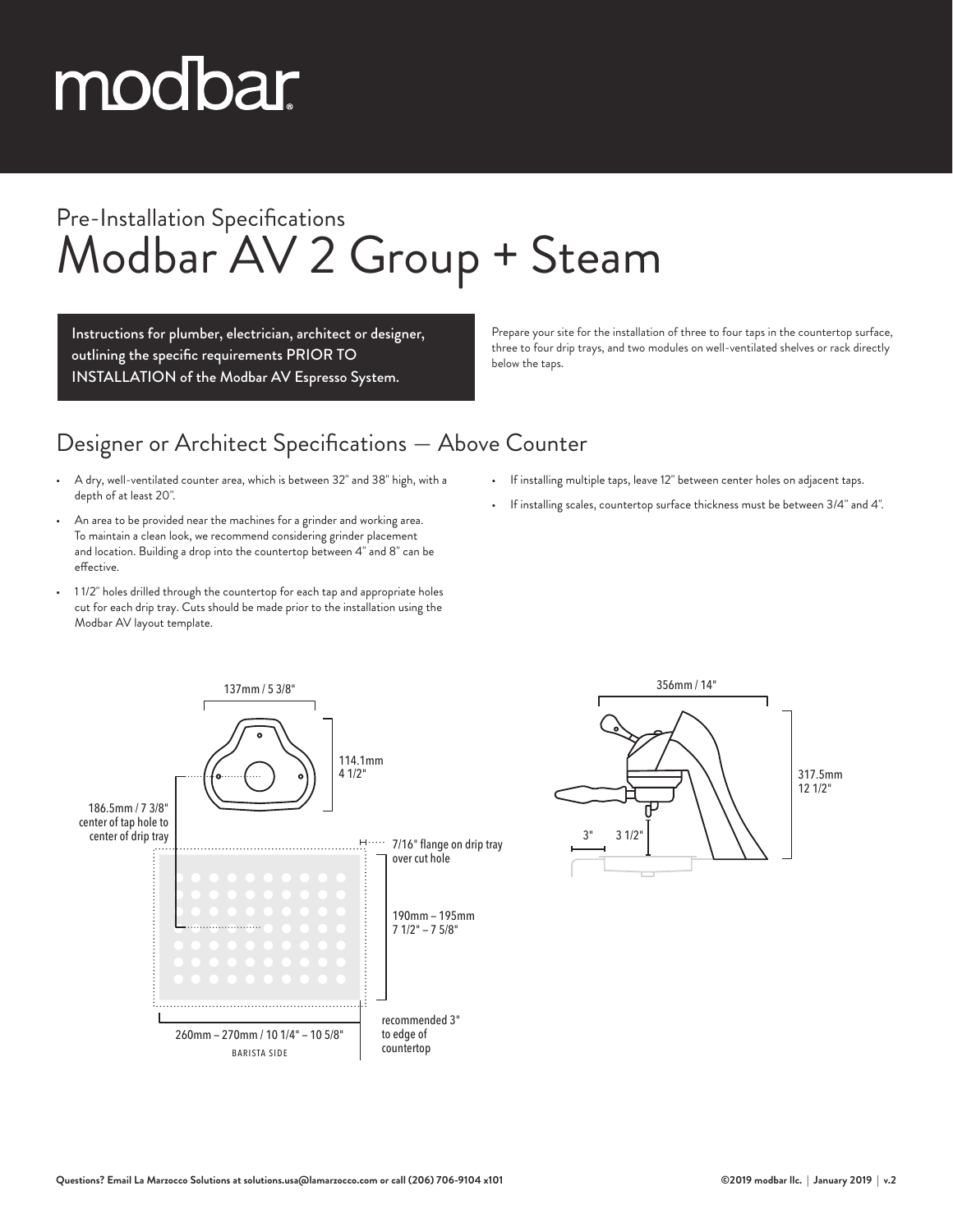## modbar

#### Designer or Architect Specifications — Below Counter

- Cabinet space should have a depth of at least 20" and a width of at least 27" to allow for clearance around and behind the modules.
- Shelves or a wire rack should be provided to support each module.
- Allow 1 sq foot within 5 feet of the module for external pump. (Included)

#### Water Specifications

Your filtration system should produce water with the following properties:

| <b>T.D.S.</b>         | 90-150ppm      |
|-----------------------|----------------|
| <b>TOTAL HARDNESS</b> | 70-100 ppm     |
| <b>TOTAL IRON</b>     | $0 - 0.02$ ppm |
| <b>FREE CHLORINE</b>  | $0 - 0.05$ ppm |
| <b>TOTAL CHLORINE</b> | $0 - 0.1$ ppm  |
| PH                    | $65 - 8$       |

| <b>ALKALINITY</b> | $40 - 80$ ppm |  |  |  |
|-------------------|---------------|--|--|--|
| <b>CHLORIDE</b>   | $0 - 30$ ppm  |  |  |  |
| LINE PRESSURE     | 35-70 PSI     |  |  |  |
| <b>FLOW RATE</b>  | 2 GPM/8 LPM   |  |  |  |

#### Module Dimensions & Specifications

| <b>MODULE</b> | <b>WIDTH</b><br>(+CLEARANCE) | <b>DEPTH</b><br>(+CLEARANCE) | <b>HEIGHT</b><br>(+CLEARANCE)                  | <b>WEIGHT</b> | <b>VOLTAGE</b> | <b>RECEPTACLE</b> | <b>WATTAGE</b> |
|---------------|------------------------------|------------------------------|------------------------------------------------|---------------|----------------|-------------------|----------------|
| Espresso AV   | $17" (+11")$                 | $15" (+3")$                  | 8 1/2" (+6", or<br>8" if installing<br>scales) | 40 lbs        | 208-240V       | <b>NEMA 6-20R</b> | 3200           |
| Steam         | $17" (+11")$                 | $15" (+3")$                  | $81/2$ " (+6")                                 | 40 lbs        | 208-240V       | NEMA 6-20R        | 3600           |

#### Required Module Clearance





**3" clearance required if installed below another module or shelf; 6" if installed directly below taps; 8" if installed below integrated scales**

• Cafe owner should consider where filtration will go. Water filtration is required for all coffee equipment.

• We do not recommend installing cabinet doors in this space.